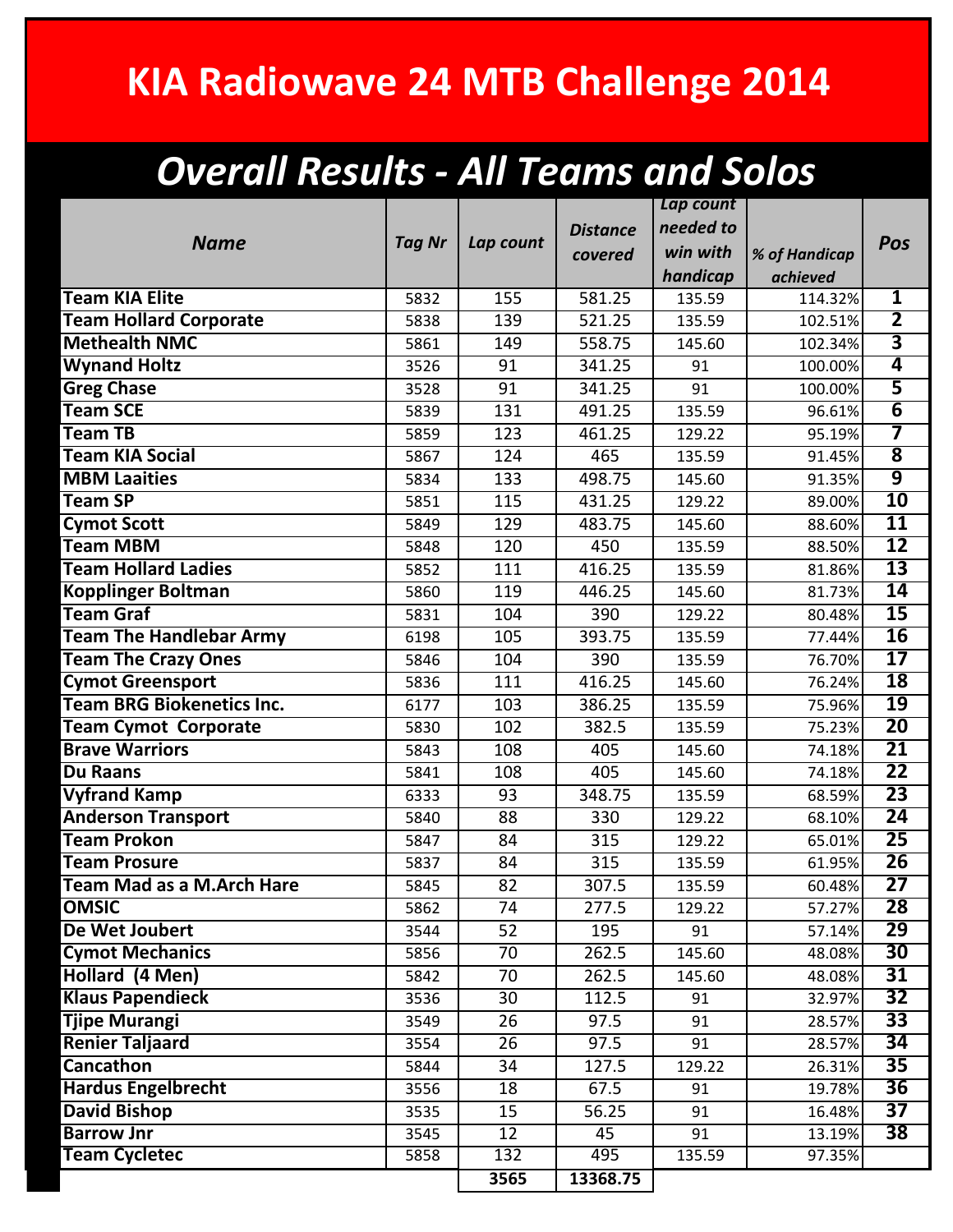|  |  | Solo Rider Results |
|--|--|--------------------|
|  |  |                    |

| <b>Name</b>               | Tag<br><b>Nr</b> | Laps done<br>on track | Cycle<br><b>Games</b> | <b>Total</b><br>Laps | <b>Distance</b><br><b>Covered</b> | Pos                     |
|---------------------------|------------------|-----------------------|-----------------------|----------------------|-----------------------------------|-------------------------|
| <b>Wynand Holtz</b>       | 3526             | 91                    | 0                     | 91                   | 340.34                            | $\mathbf{1}$            |
| <b>Greg Chase</b>         | 3528             | 91                    | $\mathbf 0$           | 91                   | 340.34                            | $\overline{2}$          |
| <b>Tjipe Murangi</b>      | 3549             | 55                    | 0                     | 55                   | 205.7                             | $\overline{\mathbf{3}}$ |
| De Wet Joubert            | 3544             | 52                    | $\mathbf 0$           | 52                   | 194.48                            | 4                       |
| <b>Klaus Papendick</b>    | 3536             | 30                    | $\mathbf 0$           | 30                   | 112.2                             | 5                       |
| <b>Renier Taljaard</b>    | 3554             | 26                    | 0                     | 26                   | 97.24                             | 6                       |
| <b>Hardus Engelbrecht</b> | 3556             | 18                    | $\mathbf 0$           | 18                   | 67.32                             | 7                       |
| <b>David Bishop</b>       | 3535             | 15                    | $\mathbf{0}$          | 15                   | 56.1                              | 8                       |
| <b>Barrow Jordan</b>      | 3545             | 12                    | $\mathbf 0$           | 12                   | 44.88                             | 9                       |
| <b>Markus Lubbe</b>       | 3538             |                       | $\mathbf{0}$          | 0                    | $\overline{0}$                    | 10                      |
| <b>Wouter Behr</b>        | 3523             |                       | $\mathbf 0$           | 0                    | $\overline{0}$                    | 11                      |
|                           |                  | 390                   |                       |                      |                                   |                         |

## *Corporate Team*

*Results*

| <b>Name</b>                      | <b>Tag</b> | Laps done | Cycle          | <b>Total</b> | <b>Distance</b> | Pos                     |
|----------------------------------|------------|-----------|----------------|--------------|-----------------|-------------------------|
|                                  | Nr         | on track  | <b>Games</b>   | Laps         | <b>Covered</b>  |                         |
| <b>Team KIA Elite</b>            | 5832       | 155       | 4              | 159          | 579.7           | $\mathbf{1}$            |
| <b>Team Hollard Corporate</b>    | 5838       | 139       | 8              | 147          | 519.86          | $\overline{2}$          |
| <b>Team SCE</b>                  | 5839       | 131       | 4              | 135          | 489.94          | 3                       |
| <b>Team KIA Social</b>           | 5867       | 124       | 6              | 130          | 463.76          | 4                       |
| <b>Team MBM</b>                  | 5848       | 120       | 1              | 121          | 448.8           | 5                       |
| <b>Team Hollard Ladies</b>       | 5852       | 111       | $2^{\circ}$    | 113          | 415.14          | 6                       |
| <b>Team The Handlebar Army</b>   | 6198       | 105       | 5              | 110          | 392.7           | $\overline{\mathbf{z}}$ |
| <b>Team The Crazy Ones</b>       | 5846       | 104       | $\overline{2}$ | 106          | 388.96          | 8                       |
| <b>Team BRG Biokenetics Inc.</b> | 6177       | 103       | $\mathbf{1}$   | 104          | 385.22          | 9                       |
| <b>Team Cymot Corporate</b>      | 5830       | 102       | $\overline{2}$ | 104          | 381.48          | 10                      |
| <b>Vyf Rand Kamp</b>             | 6333       | 93        | 1              | 94           | 347.82          | 11                      |
| <b>Team Mad as a M.Arch Hare</b> | 5845       | 82        | $\overline{3}$ | 85           | 306.68          | 12                      |
| <b>Team Prosure</b>              | 5837       | 84        | 4              | 88           | 314.16          | 13                      |
| <b>Team Cycletec</b>             | 5858       | 132       | 10             | 142          | 493.68          |                         |
|                                  |            | 1369      |                |              |                 |                         |
|                                  |            |           |                |              |                 |                         |